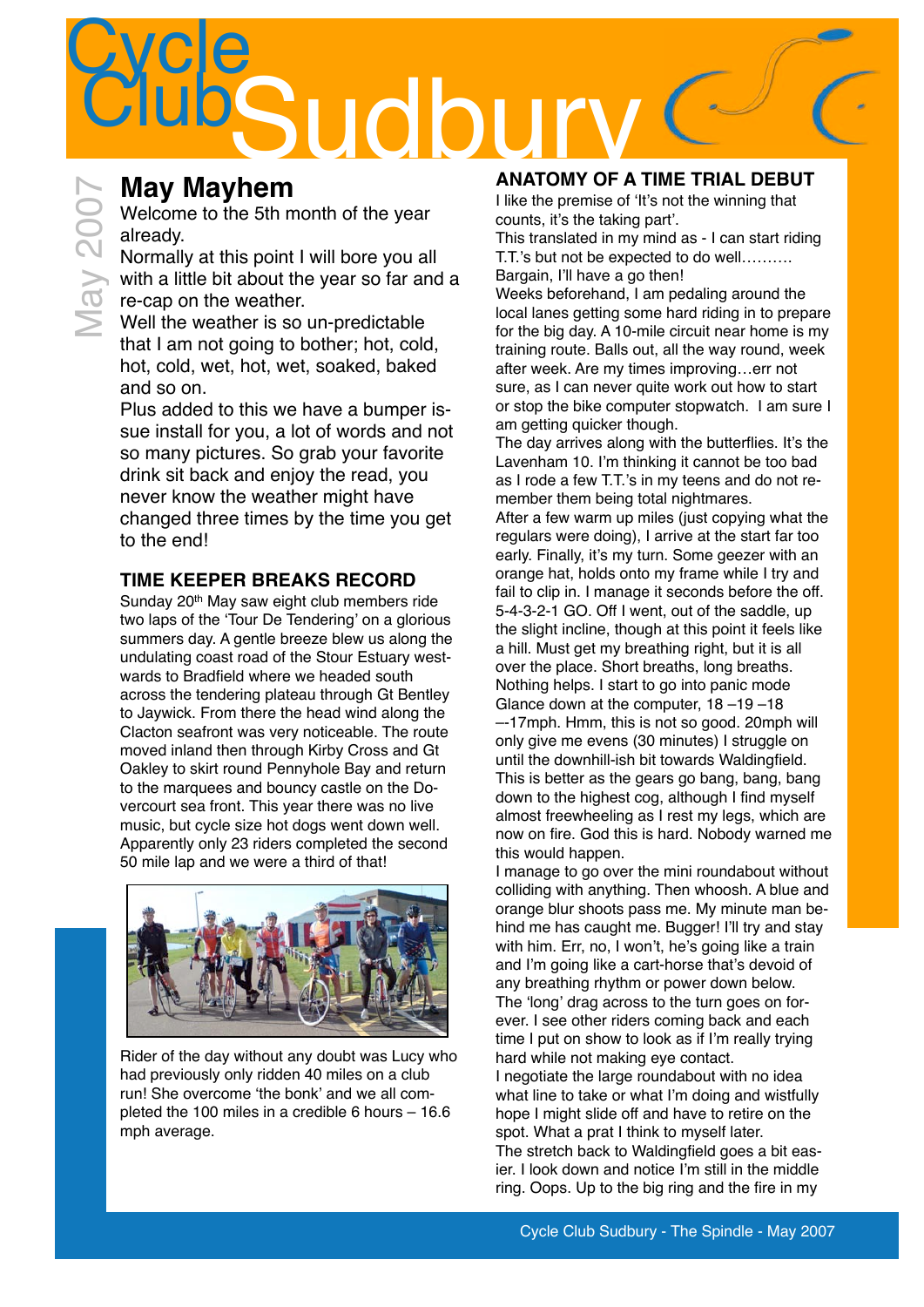## **Cycle TIGIO**

thighs starts up again.

Vlav 200 $7$ 

The mini roundabout is taken with ease, although the guy in the car coming from my right obviously thought I was an accident waiting to happen so he let me through, although he had priority. Cheers mate.

Through the village, I avoid any hold ups and into the slight downhill where the speed hits 25 and I have thoughts of a sub 30 at the finish. At the bottom, I know there is a slight incline to follow for a few yards. The incline turned into a mountain pass and the yards turned into miles. Hell, this is horrible. Someone has tilted the road up. 15 becomes 14, then 13, 12mph. Out of the saddle proves to be just as useless as on it. Someone help me. I want a puncture and I want it NOW. How can I be so hopeless after all those winter miles? I want it to end. My legs have nothing left as I reach the 'brow' of the hill I've just climbed. More riders pass by and shout encouragement to me as I lamely limp towards the end bravely trying not to cry.

Ahh, I can see Lavenham church. It will be over soon. The timekeepers are in the distance as I grit my teeth and burn my legs to ashes as I put on a 'show' at the end by upping my speed by 2- 3mph. What a hero, I have finished. I freewheel for 5 minutes unable to focus on anything before I find myself in the middle of Lavenham. Back at the car park, everyone is chatting and discussing how they went. I pray no one speaks to me as I can't (speak that is)

I sit down on the kerb feeling less than well. I promised myself there and then that I would never do anything like that again. Never, ever! After 20 minutes, I stagger up as the results sheet arrives back. Maybe high 29's if I am lucky. I look and stare at the results. What, 32 something. You are having a laugh. Surely, there is a mistake. All that effort and pain for that **and** I'm last! Other riders (half my age and weight) come over and congratulate me (!) and tell me it will get easier the more I do. Yeah, sure it will. Within a couple of hours, I find myself thinking where I could improve and I should try to start off a little easier etc, etc.

Yep, once bitten by it all, it is hard to shake off. I came back the next week and for the rest of the season and finally got into the 28's. Well pleased I was too! It's still bloody hard though!

#### **Bloke at the very Back**

### **Evening 10 Points Series**

### **3rd May Bridge Street**

| Pos | Rider           | Club  | Time  |
|-----|-----------------|-------|-------|
| 1   | <b>R</b> Davies | CCS   | 20.48 |
| 2   | J Chisnall      | CCS   | 21.09 |
| 3   | V Marsh         | CCS   | 21.32 |
| 4   | M Gant          | CCS   | 21.39 |
| 5   | C Byford        | Hav W | 22.11 |
| 6   | S Kirk          | CCS   | 22.34 |
| 7   | D Wright        | CCS   | 22.45 |
| 8   | A Russell       | CCS   | 23.00 |
| 9   | N Baker         | CCS   | 23.12 |
| 10  | P Burman        | Hav W | 23.27 |
| 10  | M Rennison      | CCS   | 23.27 |
| 12  | D Coughlan      | CCS   | 23.37 |
| 13  | P Fradley       | CCS   | 23.59 |
| 14  | <b>R</b> Weaver | CCS   | 24.42 |
| 15  | B Mann CCS      | CCS   | 24.55 |
| 16  | G Griggs        | CCS   | 25.19 |
| 17  | T Law           | CCS   | 27.03 |
| 18  | B Law           | CCS   | 27.15 |
| 19  | J Steed         | CCS   | 29.49 |

Rob Davies is undoubtedly the man in form at the moment and he showed his fitness with a fine ride to win the event in 20.48. John Chisnall continued to show strongly and took 2nd spot with 21.09; Viv Marsh was 3rd with 21.32.

Only two riders, Rob Davies (38 points) and Viv Marsh (27) were able to add any bonus performance points in the season long race for the trophy. Overall Terry Law leads with 158 points and Roger Rush is still 2<sup>nd</sup> on 131. Viv Marsh and Rob Davies retain 3rd and 4th spots respectively, but move closer to the leading pair

### **10th May Brent Eleigh (replacement of Hitchem Hilly)**

| Pos | Rider           | Club       | Time  |
|-----|-----------------|------------|-------|
| 1   | J Chisnall      | CCS        | 21.12 |
| 2   | J Rush          | CCS        | 21.13 |
| 3   | <b>R</b> Davies | <b>CCS</b> | 21.16 |
| 4   | M Gant          | <b>CCS</b> | 21.51 |
| 5   | B Mann          | <b>CCS</b> | 22.15 |
| 6   | S Kirk          | CCS        | 22.30 |
| 7   | C Byford        | Hav W      | 22.35 |
| 8   | N Rush          | CCS        | 22.47 |
| 9   | R Weaver        | <b>CCS</b> | 23.52 |
| 10  | T Law           | CCS        | 25.17 |
| 11  | T Moore         | Bath       | 27.55 |

In fact so dark did conditions become at one stage that cancellation of the evening's race was a distinct possibility. In the end it was decided not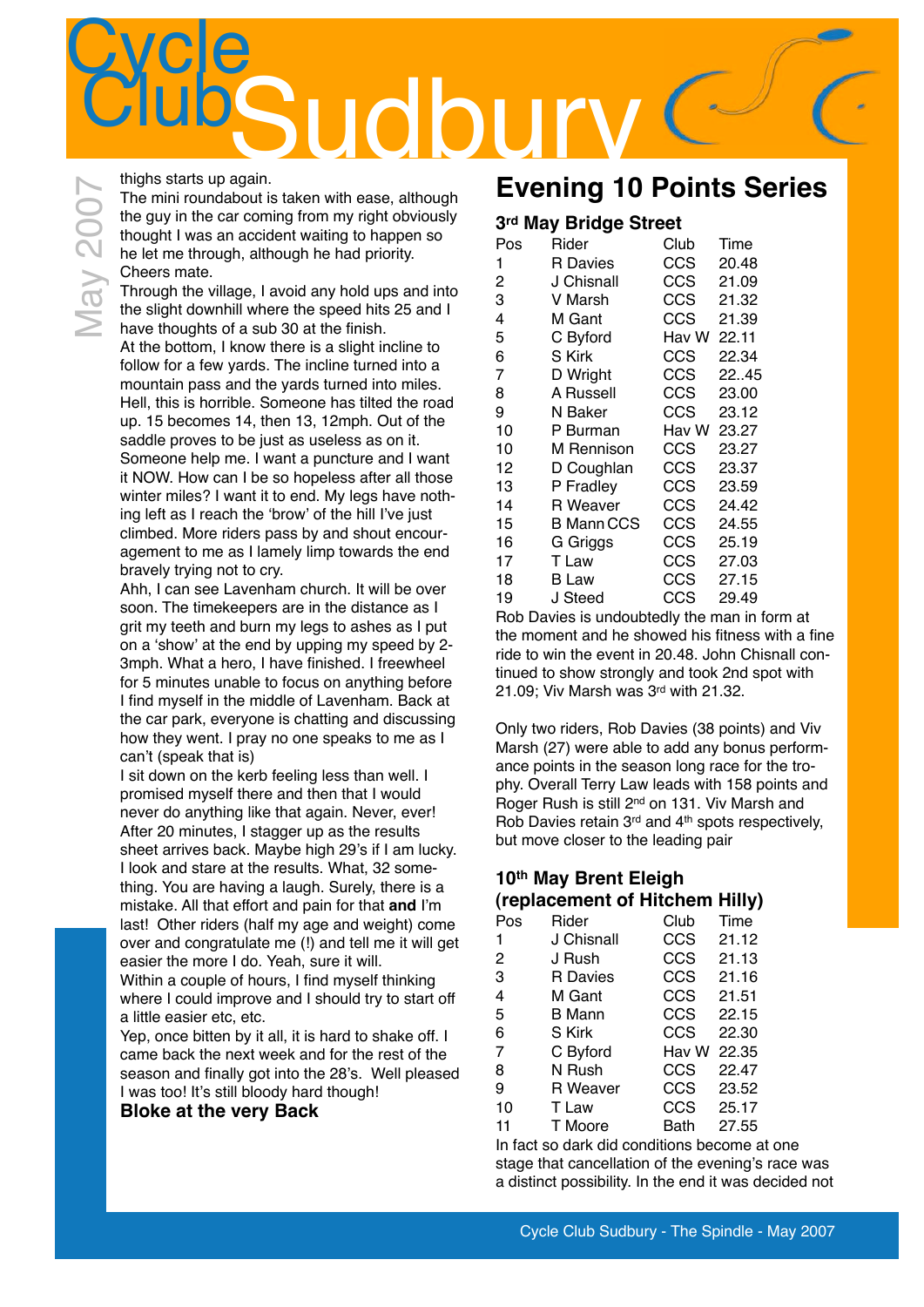# **Cycle** CLUBS UDBUT N

In the scratch race the first three places were hotly contested but eventually the home clubs John Chisnall posted his first outright win in the Series when recording 21.12, a very fine ride in the circumstances.

James Rush and Rob Davies then had a very close battle for the second spot with James, finishing in 21.13, proving the faster by three seconds.

After four rounds of the Points competition Terry Law still holds pole position with 168 points. Roger Rush (131) and Viv Marsh (129) cling to second and third spots notwithstanding that they were both non-starters this week.

Following his 3rd place in the scratch event Rob Davies, now on 110 points, retains his fourth place but moves closer to the leading trio

#### **17th May Lavenham 10**

| Pos | Rider         | Club        | Time  |
|-----|---------------|-------------|-------|
| 1   | S Wright      | CCS         | 22.54 |
| 2   | A Pettit      | <b>SDCC</b> | 23.33 |
| 3   | R Davies      | <b>CCS</b>  | 24.18 |
| 4   | D Bree        | CCS         | 24.51 |
| 5   | J Everett     | <b>SDCC</b> | 25.12 |
| 6   | J Chisnall    | CCS         | 25.18 |
| 7   | J Rush        | CCS         | 25.29 |
| 8   | M Gant        | CCS         | 26.17 |
| 9   | A Russell     | <b>CCS</b>  | 26.30 |
| 10  | T Bowman      | <b>CCS</b>  | 26.38 |
| 11  | S Kirk        | CCS         | 26.47 |
| 12  | C Byford      | Hav W 26.55 |       |
| 13  | <b>B</b> Mann | CCS         | 27.14 |
| 13  | M Rennison    | <b>CCS</b>  | 27.14 |
| 15  | P Fradley     | <b>CCS</b>  | 27.43 |
| 16  | P Burman      | Hav W       | 27.55 |
| 17  | R Rush        | CCS         | 28.41 |
| 18  | G Griggs      | CCS         | 29.35 |
| 19  | J Gant        | <b>CCS</b>  | 31.02 |
| 20  | J Steed       | CCS         | 33.54 |
| 21  | T Moore       | Bath        | 34.31 |

Two workmates from Delphi's Sudbury factory dominated proceedings at Thursday's 5th round of the CC Sudbury Evening Points Series where both Simon Wright and Rob Davies posted personal bests.

On a murky, but otherwise ideal evening, Simon blasted round the 10 mile Lavenham circuit to win in 22 mins 54 secs, an impressive 33 second

improvement over his previous best for this course, and 40 seconds too fast for second placed Adrian Pettitt (Stowmarket CC). Rob Davies has been going well since the season began and his seam of good form continued when he posted a 24.18 time for 3rd place and a 17 second improvement on his PB. Doz Bree (CC Sudbury) was making his first appearance of the season but showed that he too is in good form by taking 4<sup>th</sup> spot with 24.51. In the points competition comeback rider Pete Fradley was the main beneficiary, his 27. 43 ride earning him 66 points. Matt Gant (29 pts) and Tim Bowman (21) were others to gain some performance improvements points. In the overall race for the trophy Terry Law, an absentee this week, still leads with 168 points with Roger Rush, Rob Davies and Viv Marsh filling the minor places in an unchanged table.

#### **24th May Brent Eleigh**

| Pos            | Rider           | Club        | Time  |
|----------------|-----------------|-------------|-------|
| 1              | R Harman        | <b>CCS</b>  | 19.34 |
| $\overline{c}$ | <b>R</b> Davies | <b>CCS</b>  | 19.37 |
| 3              | D Bree          | <b>CCS</b>  | 19.48 |
| 4              | J Everett       | SDCC        | 19.52 |
| 5              | A Pettit        | <b>SDCC</b> | 20.10 |
| 6              | T Hasledine     | <b>SDCC</b> | 20.28 |
| 7              | V Marsh         | CCS         | 20.38 |
| 8              | J Rush          | <b>CCS</b>  | 20.39 |
| 9              | J Chisnall      | <b>CCS</b>  | 20.43 |
| 10             | M Gant          | <b>CCS</b>  | 20.49 |
| 11             | S Kirk          | <b>CCS</b>  | 21.17 |
| 12             | C Byford        | Hav W       | 21.35 |
| 13             | M Rennison      | <b>CCS</b>  | 21.37 |
| 14             | T Bowman        | <b>CCS</b>  | 21.44 |
| 15             | <b>B</b> Mann   | CCS         | 21.55 |
| 16             | P Burman        | Hav W       | 21.56 |
| 17             | N Baker         | <b>CCS</b>  | 22.20 |
| 18             | S Jones         | <b>CRC</b>  | 22.35 |
| 19             | G Griggs        | <b>CCS</b>  | 23.11 |
| 20             | R Rush          | <b>CCS</b>  | 23.12 |
| 21             | N Grange        | Hav W       | 23.21 |
| 22             | R Weaver        | CCS         | 23.23 |
| 23             | T Law           | <b>CCS</b>  | 24.03 |
| 24             | S Kitchcock     | <b>CCS</b>  | 24.09 |
| 25             | C Hall          | <b>CRCS</b> | 25.24 |
| 26             | <b>B</b> Law    | <b>CCS</b>  | 26.15 |
| 27             | J Gant          | CCS         | 26.24 |
| 28             | J Steed         | CCS         | 27.06 |

The CC Sudbury riders did the promoting club proud this week when they filled the first three places at 7th edition of the Evening Points Series on the Brent Eleigh circuit. The powerful and consistent Stowmarket club had sent a strong